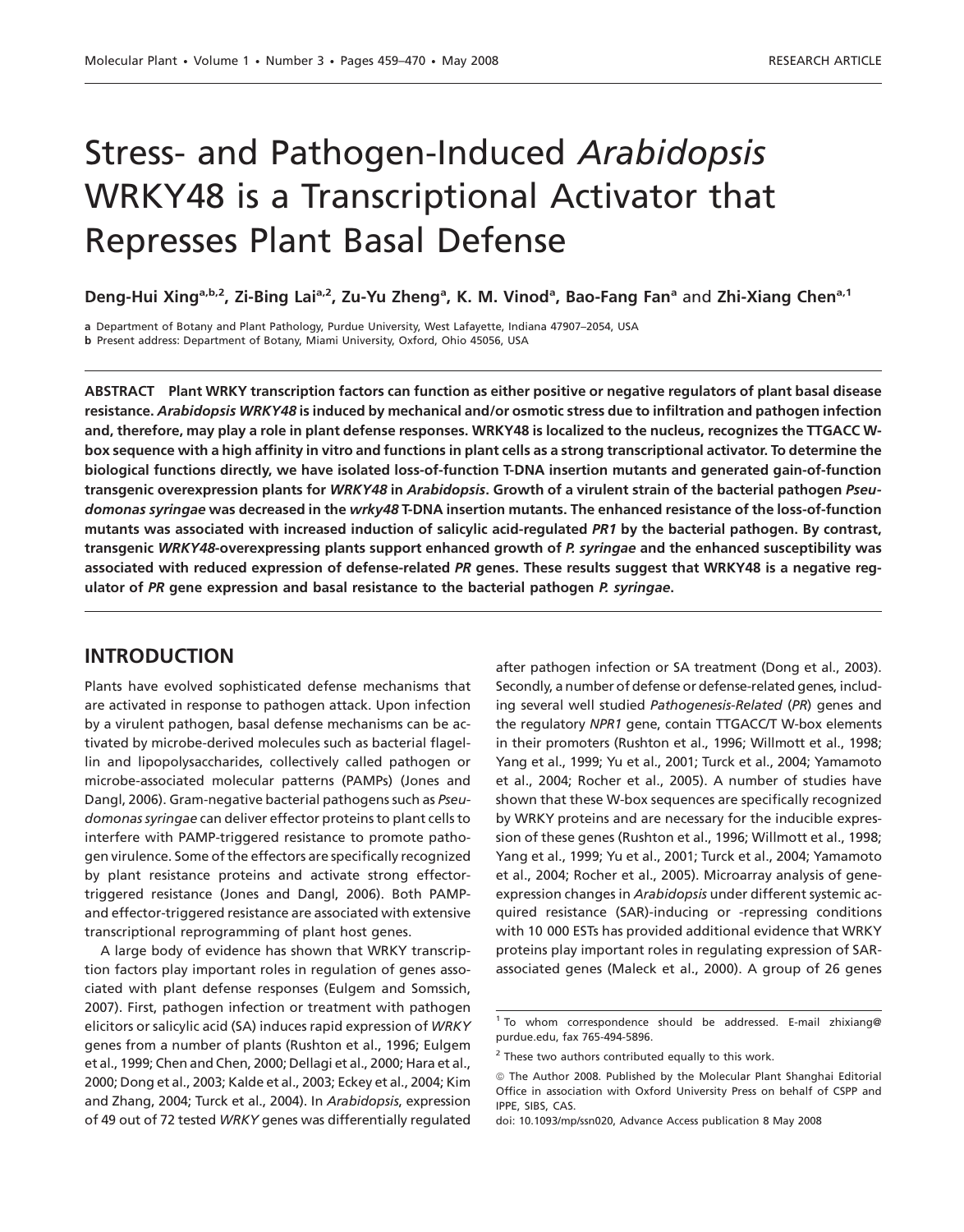including PR1 was identified to be coordinately induced by various pathogens and defense-inducing conditions. Within the 1.1-kb regions upstream of the predicated translation start sites, only the binding site for WRKY proteins (W-boxes; TTGAC) were found in all 26 promoters, with an average of 4.3 copies per promoter that are often organized in clusters (Maleck et al., 2000). By contrast, a randomly selected set of genes contained, on average, fewer than two W-boxes per promoter (Maleck et al., 2000).

More recent studies have provided direct evidence for the involvement of specific WRKY proteins in plant defense responses. For example, Arabidopsis WRKY22 and WRKY29 are induced by a MAPK pathway that confers resistance to both bacterial and fungal pathogens and expression of WRKY29 in transiently transformed leaves led to reduced disease symptoms (Asai et al., 2002). In tobacco, virus-induced silencing of three WRKY genes compromises N-gene-mediated resistance to tobacco mosaic virus (Liu et al., 2004). It has been shown that mutations of Arabidopsis WRKY70 enhances plant susceptibility to both biotrophic and necrotrophic pathogens, including the bacterial pathogen Erwinia carotovora as well as fungal pathogens Erysiphe cichoracearum and Botrytis cinerea (Li et al., 2004; AbuQamar et al., 2006; Li et al., 2006). In addition, wrky70 mutants are compromised in both basal and resistance gene (RPP4)-mediated disease resistance to the oomycete Hyaloperonospora parasitica (Knoth et al., 2007). Thus, some of the pathogen-induced WRKY proteins function as important positive regulators of plant disease resistance.

Other WRKY proteins can function as negative regulators of plant disease resistance. For example, mutations of Arabidopsis WRKY7, WRKY11, and WRKY17 enhance basal plant resistance to virulent P. syringae strains (Park et al., 2005; Journot-Catalino et al., 2006; Kim et al., 2006). Likewise, mutations of Arabidopsis WRKY25 enhance tolerance to P. syringae and overexpression of either WRKY25 or closely related WRKY33 enhances susceptibility to the bacterial pathogen and suppresses SA-regulated PR1 gene expression (Zheng et al., 2006, 2007). The structurally related WRKY18, WRKY40, and WRKY60 also function partially redundantly as negative regulators in plant resistance against the biotrophic bacterial pathogen P. syringae and fungal pathogen E. cichoracearum (Xu et al., 2006; Shen et al., 2007). In addition, barley HvWRKY1 and HvWRKY2 function as PAMP-inducible suppressors of basal defense (Shen et al., 2007). The WRKY domain in WRKY52/RRS1 R protein that confers resistance toward the bacterial pathogen Ralstonia solanacearum may also play a negative role in defense signaling (Noutoshi et al., 2005). The diverse roles of WRKY proteins may reflect the complex signaling and transcriptional networks of plant defense that require tight regulation and fine-tuning.

In Arabidopsis, there are more than 70 genes encoding WRKYproteins (Eulgem et al., 2000; Dong et al., 2003). In a previous study, we have analyzed expression of 72 identified WRKY genes and found that 49 of them were differentially regulated in response to pathogen infection and SA treatment (Dong et al., 2003). WRKY48 is one those genes that are highly responsive to an avirulent strain of P. syringae but not to SA treatment. In the present study, we show that WRKY48 is a stress- and pathogen-induced gene encoding a nuclear localized WRKY protein with strong DNA-binding and transcriptional activation activities. Growth of a virulent strain of the bacterial pathogen P. syringae was reduced in the wrky48 T-DNA insertion mutants, while transgenic WRKY48-overexpressing plants support enhanced growth of P. syringae. The altered resistance of the loss-of-function mutants and overexpression lines was associated with altered induction of SA-regulated PR genes by the bacterial pathogen. These results strongly suggest that pathogen-induced WRKY48 functions as a negative regulator of defense-related PR genes and resistance to the bacterial pathogen P. syringae.

# RESULTS

#### Protein Structure, DNA Binding and Subcellular Localization

Arabidopsis WRKY48 (At5q49520) encodes a protein of 399 amino acid residues with a predicted molecular weight of 44.726 kD and a predicted isoelectric point of 6.5143 (Figure 1A). Based on the number and structure of WRKY domains, WRKY48 is classified as a group II WRKY protein. The N-terminus of WRKY48 contains a glutamine-rich domain (Figure 1A) that is found in some transcriptional activators in multi-cellular organisms such as Sp1 (Escher et al., 2000). The glutaminerich activation domain of Sp1 selectively binds and targets core components of the transcriptional machinery such as TFIID, a multi-protein complex composed of the TATA-box binding protein (TBP) and TBP-associated factors (Escher et al., 2000). WRKY48 also contains a number of serine tracts and, therefore, may be regulated by protein phosphorylation by protein kinases.

A number of isolated WRKY proteins have been shown to bind the TTGACC/T sequence (W-box) (Rushton et al., 1996; Chen and Chen, 2000; Yu et al., 2001). To examine the DNAbinding activity of WRKY48, we expressed the gene in E. coli, purified the recombinant protein, and assayed its binding to an oligo DNA molecule with W-box elements (Figure 1B). As shown in Figure 1C, the purified recombinant WRKY48 protein bound the oligo DNA molecule with two direct TTGACC repeats (Pchn0). When directly compared with other recombinant Arabidopsis WRKY proteins at the same protein concentrations (WRKY18, 40, 60, 25, 26, 33, and 51), WRKY48 had the highest in-vitro binding activity for the oligo DNA molecule (data not shown). Thus, WRKY48 binds W-box sequences with a high affinity in vitro. To determine whether the TTGACC sequence is essential for the sequence-specific binding activity, we tested a mutant probe (mPchn0) in which the two TTGACC sequences were changed to TTGAAC (Figure 1B). As shown in Figure 1C, binding of WRKY48 to the mutant probe was drastically reduced. Thus, binding of WRKY48 to the TTGACC W-box sequence is highly specific.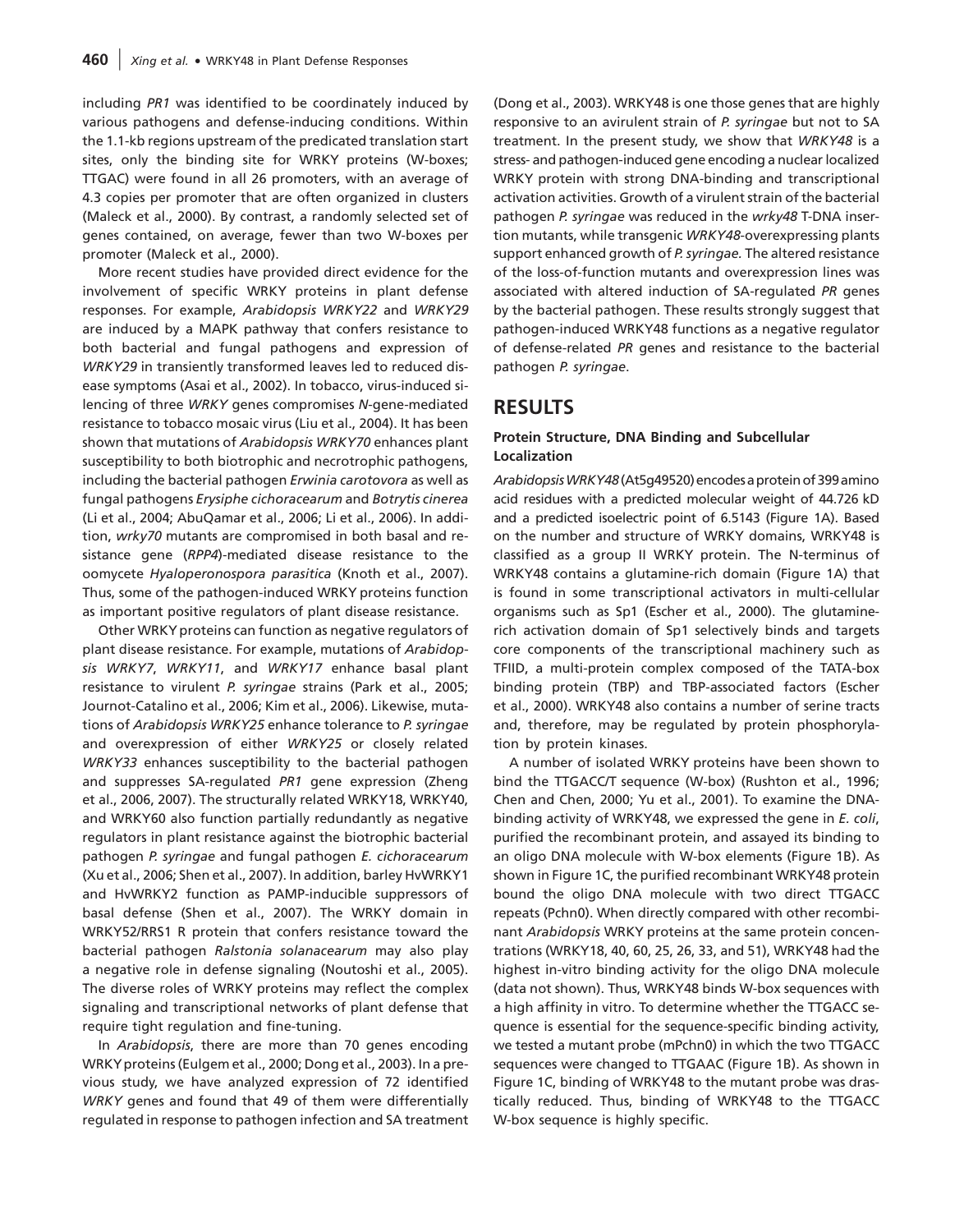#### A

MEKKKEEDHHHQQQQQQQKEIKNTETKIEQEQEQEQKQEISQASSSSNMA NLVTSSDHHPLELAGNLSSIFDTSSLPFPYSYFEDHSSNNPNSFLDLLRO DHQFASSSNSSSFSFDAFPLPNNNNNTSFFTDLPLPQAESSEVVNTTPTS PNSTSVSSSSNEAANDNNSGKEVTVKDQEEGDQQQEQKGTKPQLKAKKKN QKKAREARFAFLTKSDIDNLDDGYRWRKYGQKAVKNSPYPRSYYRCTTVG CGVKKRVERSSDDPSIVMTTYEGQHTHPFPMTPRGHIGMLTSPILDHGAT TASSSSFSIPQPRYLLTQHHQPYNMYNNNSLSMINRRSSDGTFVNPGPSS SFPGFGYDMSQASTSTSSSIRDHGLLQDILPSQIRSDTINTQTNEENKK

#### в

C

Pchn0: 5'-GGAACTTGACCTTGACCTTAGGGCTGCAGGAATTCG-3'

mPchn0: 5'-GGAACTTGAACTTGAACTTAGGGCTGCAGGAATTCG-3' Probe: Pchn<sub>0</sub> mPchn0 W48:



free probe



(A) Amino acid sequence of WRKY48. The highly conserved WRKYGQK sequences and the residues forming the  $C_2$ HC zinc-fingers are underlined.

(B) Sequences of the Pchn0 probe that contains two direct Wbox repeats and the mPchn0 probe with the TTGACC sequences mutated into TTGAAC. Underlining signifies W-box sequences.

(C) Sequence-specific binding of Pchn0 by the WRKY48 recombinant protein. Change of the TTGACC to TTGAAC in the mPchn0 probe drastically reduced the binding. No retarded bands were detected in the absence of the recombinant WRKY48 protein.

WRKY48, as a putative transcription factor, is likely to be localized in the nucleus. To test this, we constructed a GFP protein fusion of WRKY48 and demonstrated that this transiently expressed WRKY48-GFP fusion protein was localized exclusively to the nuclei of onion (Allium cepa) epidermal cells (Figure 2). By contrast, the GFP protein was found in both the nucleus and cytoplasm because of its small size (Figure 2). Nuclear localization of the WRKY protein supports its role as a transcriptional regulator.





WRKY48 was fused to GFP to yield W48-GFP. The chimeric protein was localized to the nucleus of onion epidermal cells. GFP alone was detected in both the nucleus and the cytoplasm due to its small size. Bright-field images of the onion epidermal cells are shown in the top panel.

#### Analysis of WRKY48 Expression

We have previously shown that WRKY48 is rapidly induced in Arabidopsis plants upon infection by an avirulent strain of P. syringae (Dong et al., 2003). To analyze the role of WRKY48 in plant basal defense, we investigated the expression of WRKY48 after inoculation with the virulent P. syringae pv. tomato strain DC3000 (PstDC3000). As shown in Figure 3A, WRKY48 transcript levels increased rapidly in wild-type plants after infiltration with either the control MgCl<sub>2</sub> solution (mock inoculation) or the bacterial suspension. However, WRKY48 induction was stronger in pathogen-infected plants than in MgCl<sub>2</sub>-treated control plants (Figure 3A). In the four independent experiments performed, WRKY48 transcripts in PstDC3000-inoculated plants were higher than those in mock-inoculated plants at 2 h post infiltration (hpi) or at both 2 and 4 hpi (Figure 3). After rapid induction during the first 4 h after mock or pathogen inoculation, the levels of WRKY48 transcripts declined and, in three of the four experiments, reached near basal levels by 24 hpi (Figure 3). WRKY48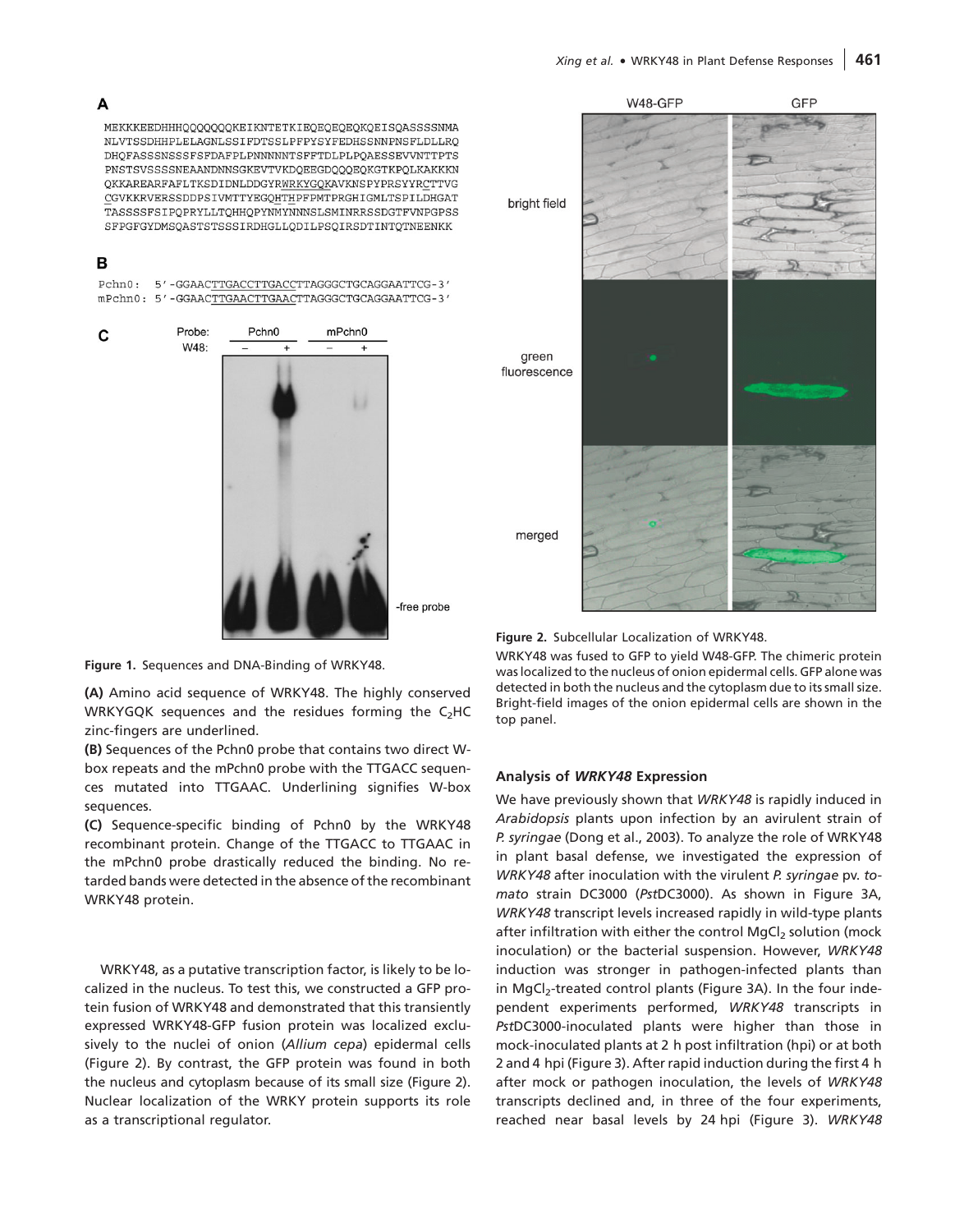

Figure 3. Expression of WRKY48.

(A) Time course of expression of WRKY48 after mock and pathogen inoculation. Five-week-old Arabidopsis plants (Col-0) were infiltrated with 10 mM  $MgCl<sub>2</sub>$ , PstDC3000, PstDC3000avrRpt2 or PstDC3000hrcC  $(OD_{600} = 0.001$  in 10 mM  $MgCl<sub>2</sub>$ ). The infiltrated leaves were collected at indicated times after inoculation for RNA isolation. RNA gel blot induction after infection by the avirulent PstDC3000avrRpt2 strain was similar to or slightly stronger than that after infection by the virulent PstDC3000 strain (Figure 3A). On the other hand, the PstDC3000hrcC mutant, which is defective in the type III secretion system (Deng et al., 1998; Deng and Huang, 1999), did not enhance WRKY48 transcript levels above those in MgCl<sub>2</sub>-treated control plants (Figure 3A). Thus, the bacterial type III secretion system plays an important role in pathogenenhanced expression of WRKY48. We also analyzed the induction of WRKY48 by defense-inducing molecules SA, 1-aminocyclopropane-1-carboxylic acid (ACC), the immediate precursor of ethylene (ET) biosynthesis, and methyl jasmonic acid (JA). Unlike PstDC3000, these defense-inducing molecules induced little expression of WRKY48 (Figure 3B).

To determine whether stress- and pathogen-induced WRKY48 expression is mediated by the SA, ET, and/or JA signaling pathways, stress- and pathogen-induced WRKY48 expression was monitored in various signaling mutants. MgCl<sub>2</sub>- and pathogen-induced WRKY48 expression was not significantly affected in the sid2 and npr1-3 mutants, which are defective in SA biosynthesis and signaling, respectively (Cao et al., 1997; Wildermuth et al., 2001) (Figure 3C). The levels of WRKY48 transcripts were higher in the JA-insensitive coi1-1 mutant plants (Xie et al., 1998) than those in the wild-type plants (Figure 3C). In addition, while WRKY48 transcripts were detected at 24 hpi in wild-type plants only in one of the four experiments, they were present at substantial levels in the coi1 mutant plants at this hpi in all four experiments (Figure 3C). The enhanced and prolonged induction of WRKY48 by MgCl<sub>2</sub> and PstDC3000 was even more pronounced in the ET-insensitive ein2-1 mutant (Alonso et al., 1999) (Figure 3C). These results suggest that JA and ET signaling pathways have a negative role in stress- and pathogeninduced WRKY48 expression.

analysis was performed with a  $32P$ -labeled WRKY48 probe. Ethidium bromide staining of rRNA is shown for the assessment of equal loading.

(B) Expression of WRKY48 after chemical treatments or pathogen infection. Five-week-old wild-type (Col-0) plants were sprayed with SA (1 mM), ACC (0.1 mM), or MethylJA (0.1 mM) or infiltrated with PstDC3000 (OD $_{600}$  = 0.001 in 10 mM MgCl<sub>2</sub>). Leaf collection, RNA isolation and RNA blot analysis of WRKY48 expression were performed as in (A).

(C) Expression of WRKY48 after mock or pathogen infection in defense signaling mutants. Five-week-old Arabidopsis wildtype (Col-0) and mutant plants were infiltrated with 10 mM MgCl<sub>2</sub> or PstDC3000 (OD<sub>600</sub> = 0.001 in 10 mM MgCl<sub>2</sub>). The infiltrated leaves were collected at indicated times after inoculation for RNA isolation. RNA gel blot analysis was performed with a  $32P$ -labeled WRKY48 probe.

These experiments were repeated three times, with similar results.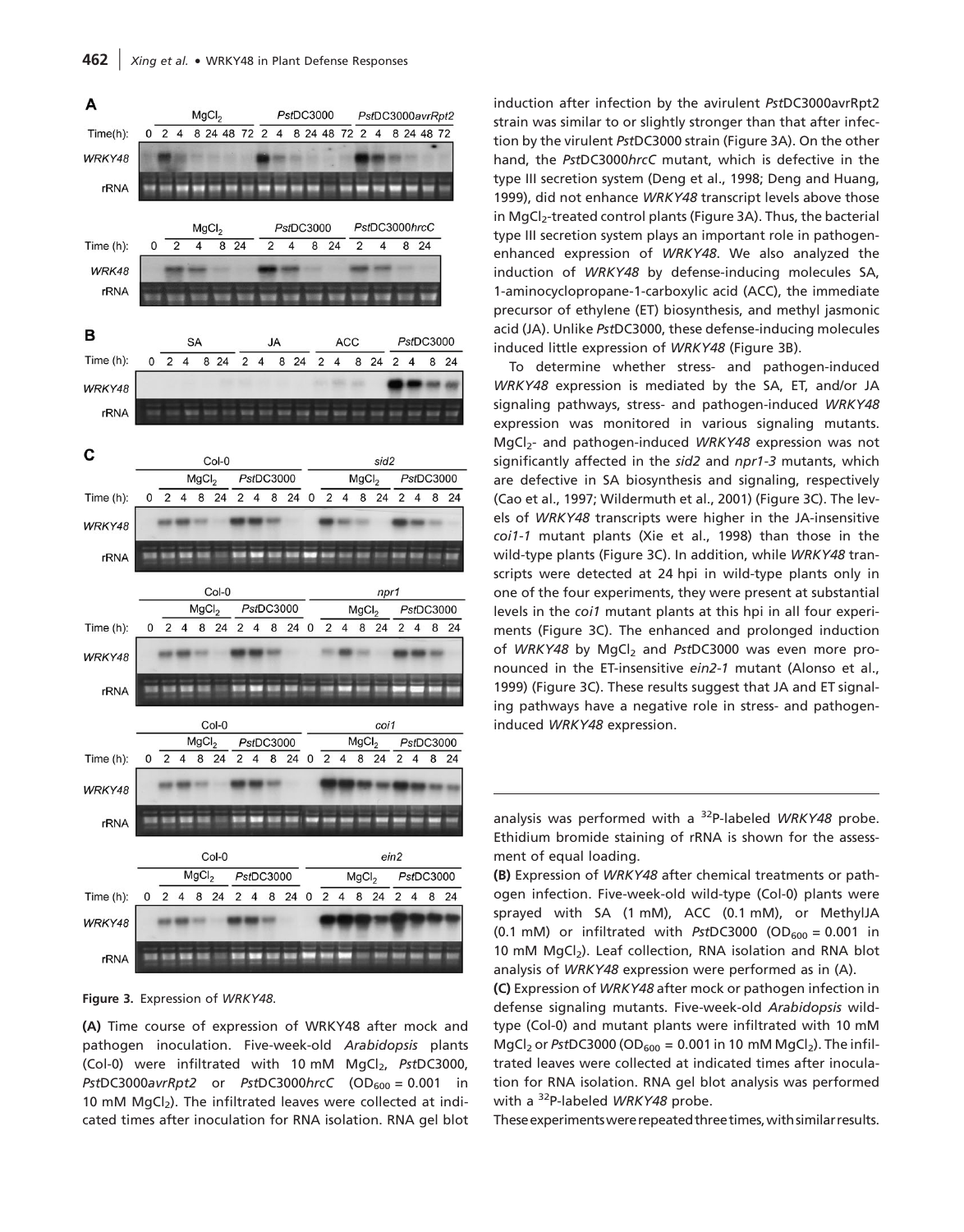#### WRKY48 is a Transcriptional Activator

To determine the transcriptional regulatory activity of WRKY48 in planta, we employed a previously established transgenic system in which the transcriptional regulatory activity of a protein is determined through assays of a reporter gene in stably transformed plants (Kim et al., 2006). The reporter gene in the system is a GUS gene driven by a synthetic promoter consisting of the –100 minimal CaMV 35S promoter and eight copies of the LexA operator sequence (Figure 4A). Transgenic Arabidopsis plants harboring the reporter gene constitutively expressed similarly low levels of the GUS reporter gene due to the minimal 35S promoter used, thereby making them useful for assays of transcription activation or repression by determining increase or decrease in GUS activities following co-expression of an effector protein.

To generate the WRKY48 effector, we fused its coding sequence with that of the DNA-binding domain (DBD) of LexA (Figure 4A). The fusion construct was subcloned behind the steroid-inducible Gal4 promoter in pTA7002 (Aoyama and Chua, 1997) and transformed into transgenic plants that already contain the GUS reporter construct. Unfused WRKY48 and LexA DBD genes were also subcloned into pTA7002 and transformed into transgenic GUS reporter plants as controls (Figure 4A). Transgenic plants containing both the reporter and an effector construct were identified through antibiotic resistance screens. To determine how the effectors influence GUS reporter gene expression, we determined the changes of GUS activities in these transgenic plants following induction of the effector gene expression by spraying 20  $\mu$ M dexamethasone (DEX), a steroid. In the transgenic plants that expressed unfused WRKY48 or LexA DBD effector, the ratios of GUS activities measured before DEX treatment to those measured after DEX treatment were close to 1 (Figure 4B). These results indicated that induced expression of WRKY48 or LexA DBD alone had no significant effect on expression of the GUS reporter gene. In the transgenic plants harboring the LexA DBD-WRKY48 effector gene, induction of the fusion effector after DEX treatment resulted in an  $\sim$ 25-fold increase in GUS activity (Figure 4B). These results strongly suggest that WRKY48 is a transcriptional activator in plant cells.

#### Disrupting or Altering WRKY48 Expression Affect Basal Disease Resistance

To analyze its biological roles directly, we identified and characterized two T-DNA knockout mutants for WRKY48. Both wrky48-1 (Salk\_066438) and wrky48-2 (Sail\_1267\_D04) contain a T-DNA insertion in the first exon of the WRKY gene (Figure 5A). Homozygous mutant plants were identified by PCR with WRKY48-specific primers flanking the insertion sites. Northern blotting analysis confirmed the absence of the normal, fulllength WRKY48 transcript in pathogen-infected mutant plants (Figure 5B). The wrky48 mutants grew and flowered at the same rates as the wild-type plants and exhibited no detectable alteration in morphology.



Figure 4. Transcriptional Activation Activity of WRKY48.

(A) Constructs of reporter and effector genes. The GUS reporter gene is driven by a synthetic promoter consisting of the –100 minimal CaMV 35S promoter and eight copies of the LexA operator sequence. The effector genes were cloned into pTA7002 behind the steroid-inducible promoter. The three effector genes encode LexA DBD (LexA), WRKY48 (W48), and LexADBA-WRKY48 fusion protein (LexA-W48), respectively.

(B) Effects on GUS reporter gene expression by induced expression of effector genes. The ratios of GUS activities were calculated from the GUS activities determined in the leaves harvested 18 h after DEX treatment (*+*) over those determined prior to DEX treatment (–). Only those transformants that displayed induced expression of the effector genes as determined from RNA blotting following DEX treatment were used in the analyses. The means and errors were calculated from at least 15 positive transformants. The experiments were repeated once, with similar results.

To determine possible altered phenotypes in disease resistance, we examined the response of wild-type and wrky48 mutant plants to PstDC3000, which is virulent on Arabidopsis ecotype Columbia (Whalen et al., 1991). Plants were inoculated with the bacteria and the growth of the pathogen was monitored. At 1 and 2 dpi, there was a marked decrease (approximately nine-fold) in the bacterial growth in the wrky48 mutants when compared with the wild-type plants (Figure 6A). The reduced bacterial growth during the first 2 d after inoculation was recovered substantially during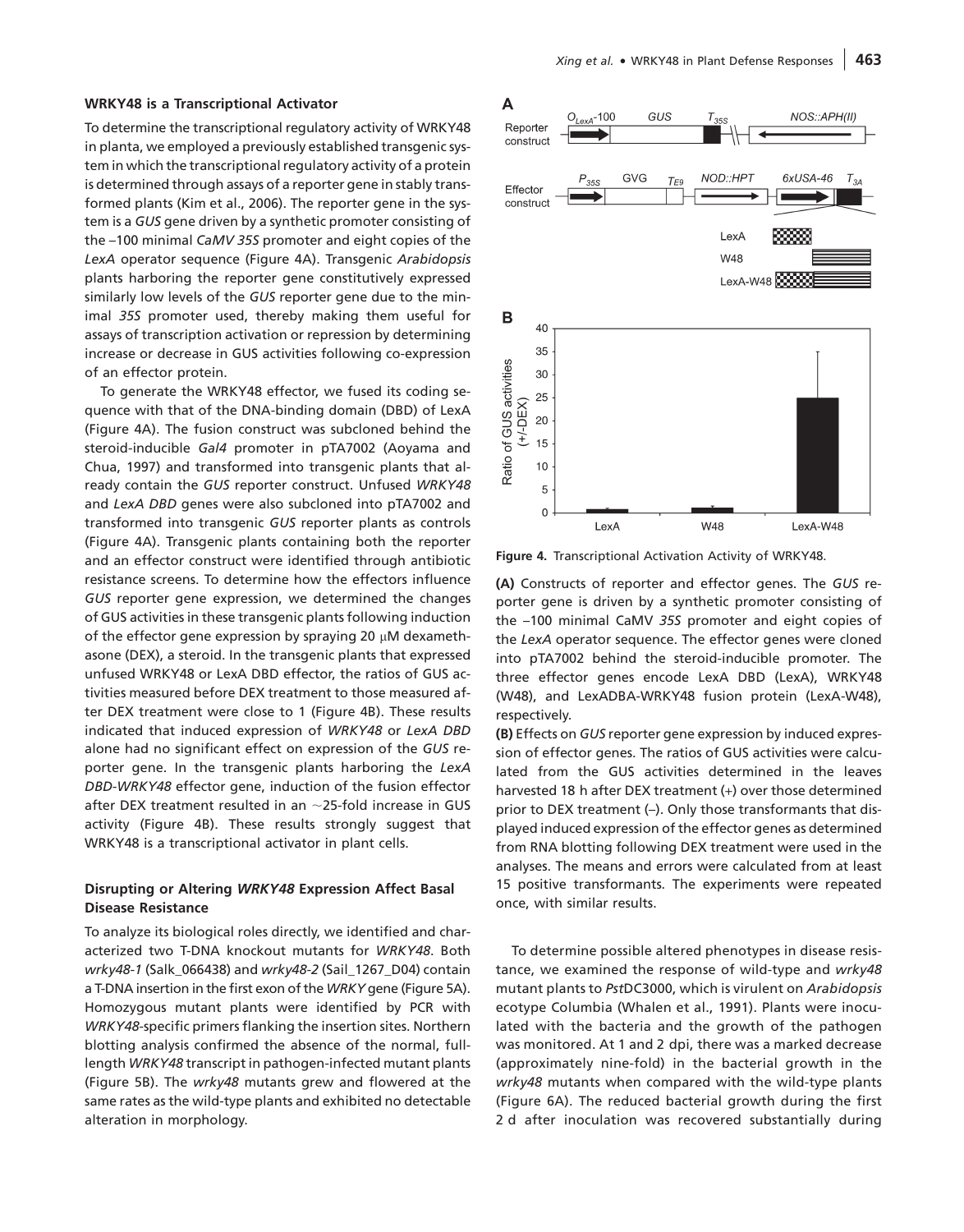

Figure 5. T-DNA Insertion Mutants and Overexpression Lines for WRKY48.

(A) Diagram of WRKY48 and the wrky48-1 and wrky48-2 T-DNA insertion mutants.

(B) RNA gel blot analysis of wrky48-1 and wrky48-2 mutants. Wild-type and mutant plants were infiltrated with PstDC3000 ( $OD_{600} = 0.001$  in 10 mM MgCl<sub>2</sub>). The leaves were harvested at 2 hpi and total RNA was isolated. After separation on the gels and blotting to nylon membranes, the blots were probed with a WRKY48-specific DNA fragment.

(C) WRKY48 expression in transgenic plants. RNA samples were prepared from leaves of 5-week-old wild-type (Col-0) and transgenic plants and probed with a WRKY48-specific probe. Transgenic WRKY48 lines 6 and 8 contained a single T-DNA insertion in the genome and exhibited stable WRKY48 expression. The F3 homozygous progeny plants were used in all the experiments in the study.

(D) Morphology of representative 4-week-old wild-type (Col-0) and transgenic plant lines 6 (L6) and 8 (L8) over-expressing WRKY48.



Figure 6. Altered Responses of T-DNA Insertion Mutants and Overexpression Plants to PstDC3000.

(A) Altered bacterial growth. Wild-type (Col-0), mutants and overexpression plants for WRKY48 were infiltrated with a suspension of PstDC3000 (OD<sub>600</sub> = 0.001 in 10 mM MgCl<sub>2</sub>). Samples were taken at 0, 1, 2, and 3 dpi to determine the growth of the bacterial pathogen. The means and standard errors were calculated from 10 plants for each treatment. According to Duncan's multiple range test ( $P = 0.05$ ), means of colony-forming units (cfu) do not differ significantly at the same dpi if they are indicated with the same letter.

(B) Altered disease symptom development. Pathogen inoculation of wild-type (Col-0), mutant and overexpression plants was performed as in (A). Pictures of representative inoculated leaves taken at 3 dpi.

These experiments were repeated three times, with similar results.

the third day, as there was only a three- to five-fold difference in bacterial titers between wild-type and wrky48 mutants at 3 dpi (Figure 6A). Nonetheless, the inoculated leaves of the wrky48 mutant consistently displayed less chlorosis than wild-type plants at 3 dpi (Figure 6C). Thus, disruption of WRKY48 resulted in enhanced resistance, particularly during the early stages after infection, to the bacterial pathogen.

We also attempted to express WRKY48 constitutively in transgenic Arabidopsis plants. A full-length cDNA for WRKY48 was placed behind the CaMV 35S promoter (35S:WRKY48) and transformed into Arabidopsis. Northern blotting showed that several transgenic plants contained elevated levels of the WRKY48 transcript even in the absence of pathogen infection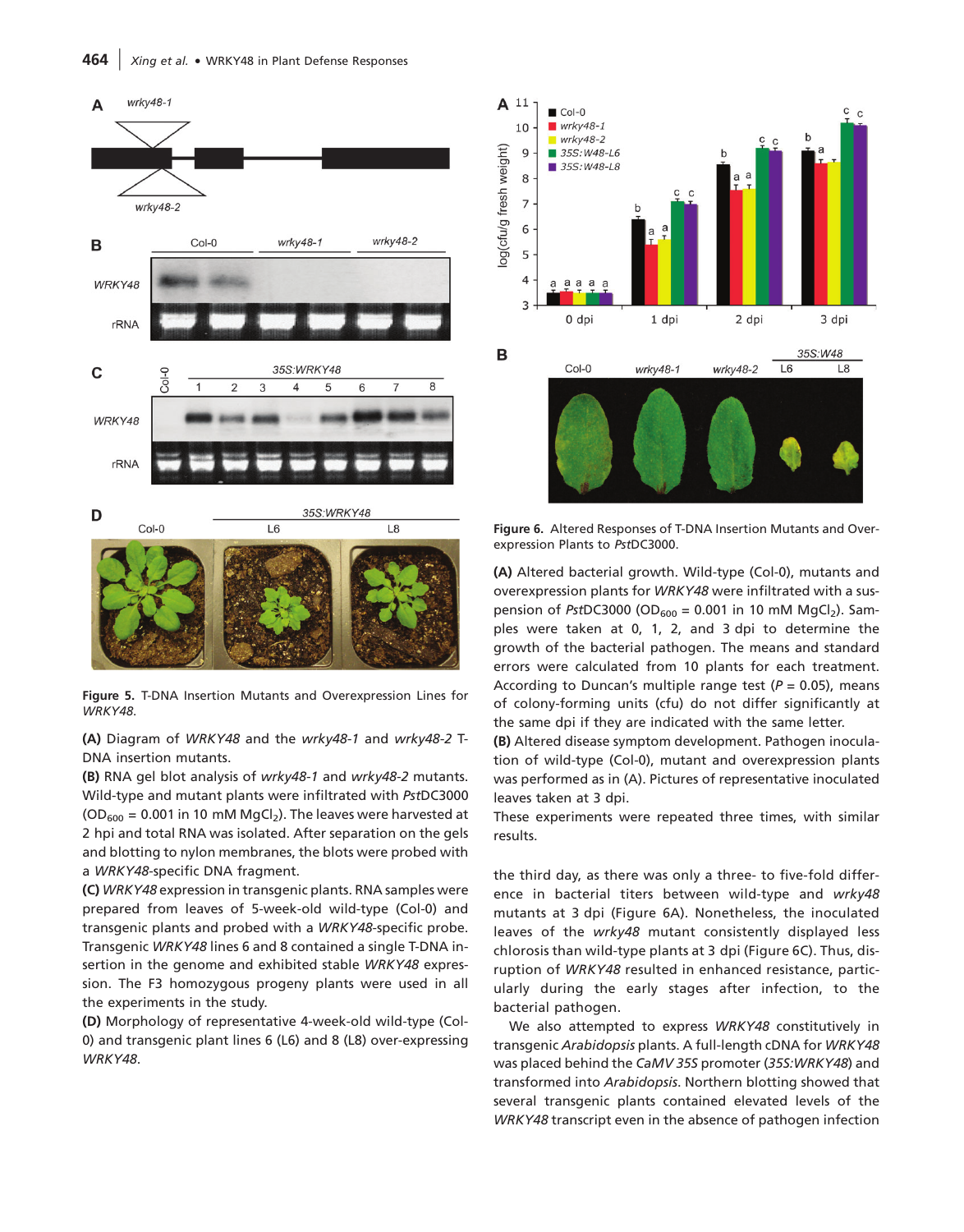(Figure 5C). Those plants that constitutively express WRKY48 exhibited significantly smaller plant sizes and more serrated leaves than the wild-type (Figure 5D). A similar alteration in growth and morphology has been previously observed in transgenic Arabidopsis plants that constitutively express pathogen-induced WRKY18 (Chen and Chen, 2002). Two transgenic lines with constitutive WRKY48 expression and a single T-DNA locus in their genomes were identified from the ratio of antibiotic resistance phenotypes and chosen for further analysis.

There was a marked increase ( $\sim$ 8-15-fold) in bacterial growth in the transgenic 35S:WRKY48 overexpression lines when compared with the wild-type plants (Figure 6A). The transgenic plants also developed more severe disease symptoms than the wild-type plants after infection by the bacterial pathogen (Figure 6B). Thus, constitutive overexpression of WRKY48 led to increased growth of the bacterial pathogen and enhanced development of disease symptoms in the transgenic plants.

#### Expression of Defense-Related Genes

To further analyze the defense responses in the loss-of-function mutants and overexpression lines for WRKY48, we compared their defense gene expression with that of wild-type plants after pathogen infection. First, we examined pathogen-induced expression of PR1. The wild-type, transgenic 35S:WRKY48 plants and the wrky48-1 mutant plants were inoculated with PstDC3000. Total RNA was isolated from the inoculated leaves harvested at 0 and 1 dpi and probed with a PR1 gene probe. At 0 dpi, no PR1 transcripts were detected in wild-type, wrky48 mutants or WRKY48-overexpressing plants (Figure 7A). At 1 dpi, PR1 transcripts were detected in both wild-type and wrky48 mutant plants but the level was significantly enhanced in the mutants when compared to those in the wild-type plants (Figure 7A). By contrast, the level of the PR1 transcripts was decreased in the transgenic 35S:WRKY48 plants when compared with that in the wild-type plants (Figure 7A).

We also compared the wild-type, transgenic 35S:WRKY48 plants and the wrky48 mutants for SAR-associated defense gene expression. Three lower leaves of plants were first inoculated with an avirulent strain of P. syringae (PstDC3000avrRpt2) and total RNA was isolated from upper leaves at 1, 2, and 3 dpi. As shown in Figure 7B, in SAR-induced wild-type plants, transcripts for PR genes started to increase at 1 dpi, peaked at 2 dpi and declined at 3 dpi. In the wrky48 mutants, a similar trend was observed but the transcript levels of the PR1, PR2, and PR5 genes were significantly higher than those in the wild-type plants (Figure 7B). By contrast, induction of these PR genes was greatly reduced in the upper leaves of the transgenic 35S:WRKY48 plants after inoculation of their lower leaves with the avirulent bacterial strain. These results indicated that overexpression of WRKY48 blocked PR gene expression while knockout of the WRKY gene enhanced induction of these PR genes during the development of SAR.



Figure 7. Pathogen-Induced Defense Gene Expression.

(A) Wild-type (Col-0), wrky48-1, wrky48-2, and transgenic 35S:WRKY48 plants were inoculated with PstDC3000 (OD $_{600}$  = 0.001). Total RNA was isolated from inoculated leaves harvested at 1 dpi, separated on an agarose (1.2%)-formaldehyde gel and probed with a PR-1 fragment. The ethidium bromide stain of rRNA is shown for each lane to allow assessment of equal loading.

(B) Three lower leaves of wild-type (Col-0), wrky48-1, and transgenic 35S:WRKY48 plants were inoculated with PstDC3000 expressing  $AvrRpt2$  (OD<sub>600</sub> = 0.01). Total RNA was isolated from three upper uninoculated leaves harvested at indicated times, separated on an agarose (1.2%)-formaldehyde gel. Three separate blots were prepared from the same preparation of total RNA and probed with the PR1, PR2, and PR5 probes, respectively. The ethidium bromide stain of rRNA from one of the three blots is shown for each lane to allow assessment of equal loading.

# **DISCUSSION**

#### WRKY48 as a Negative Regulator of Plant Basal Defense

Arabidopsis WRKY48 is a stress- and pathogen-induced WRKY gene that encodes a nuclear localized WRKY transcriptional activator with a high binding affinity for DNA molecules with W-box sequences (Figures 1–3). Through analysis of both transgenic overexpressing lines and T-DNA insertion mutants, we have provided strong evidence that this pathogen-induced WRKY gene functions as a negative regulator of plant basal disease resistance. In the wrky48 knockout mutants, the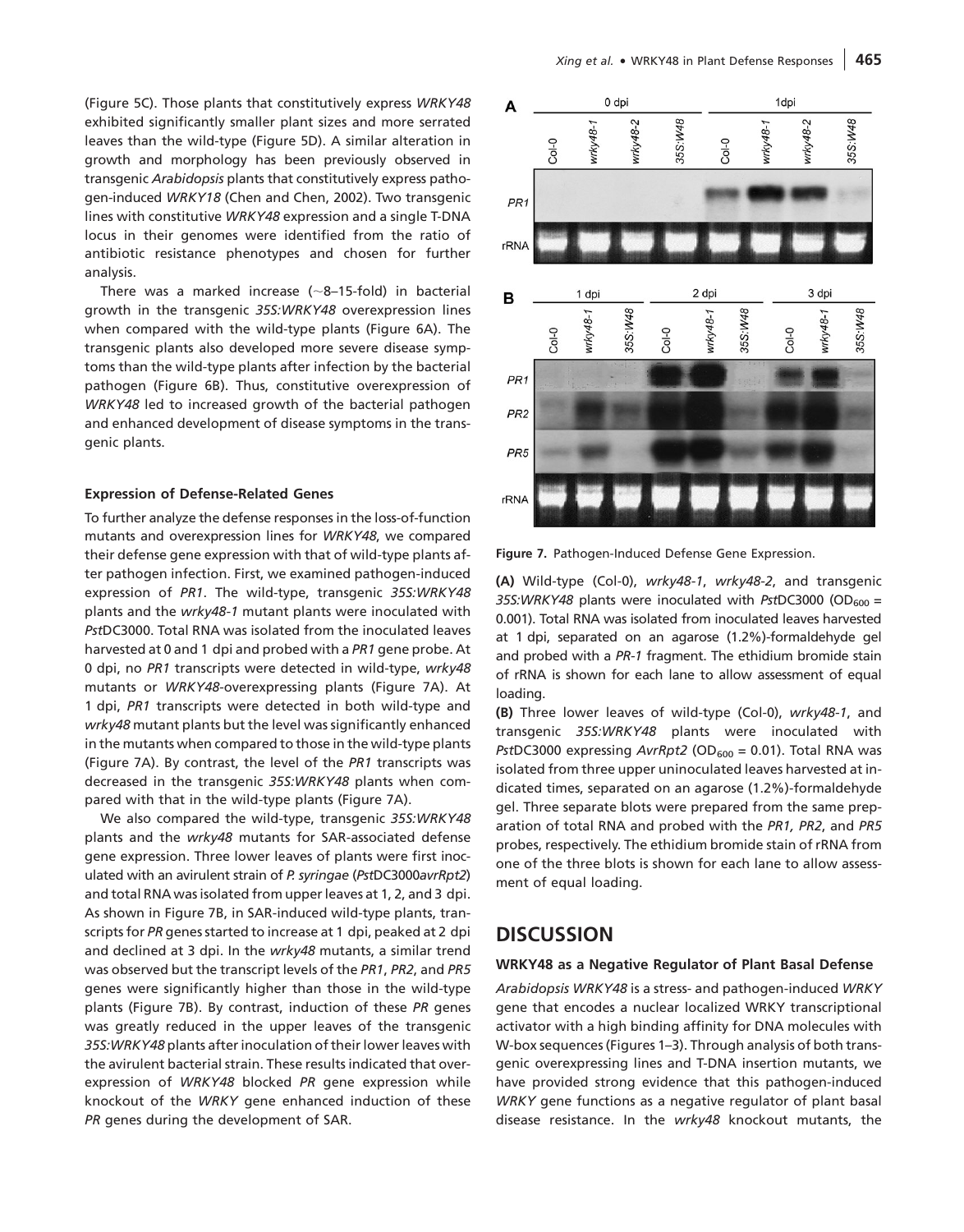growth of the bacterial pathogen was reduced, particularly during the first 2 d after inoculation, when compared with that in the wild-type plants (Figure 6A). The stronger effect on the bacterial growth during the early stage of infection is likely a reflection of the rapid but transient expression of WRKY48 in pathogen-infected plants (Figure 1A). We have also shown that constitutive overexpression of WRKY48 led to enhanced susceptibility to the bacterial pathogen P. syringae as manifested by enhanced growth of the bacterial pathogen and development of disease symptoms (Figure 6). It should be noted that overexpression of WRKY48 resulted in significantly smaller size and more serrated leaves of transgenic plants (Figure 5D). In a previously reported study, we have shown that overexpression of another pathogen-induced WRKY gene, WRKY18, also resulted in significantly smaller plant size and more serrated leaves of transgenic plants (Chen and Chen, 2002). However, unlike transgenic 35S:WRKY48 plants, transgenic 35S:WRKY18 plants constitutively express PR genes at their mature stages and were more resistant to the bacterial pathogen P. syringae (Chen and Chen, 2002). Therefore, the more susceptible phenotype of the transgenic 35S:WRKY48 plants is unlikely to be caused by their altered growth and morphology.

It is tempting to speculate why plants activate expression of a negative regulatory gene in response to pathogen infection that would make them more susceptible to the invading pathogen. This could simply reflect the fact that the defense mechanisms induced in plants upon pathogen infection are a massive network of different pathways comprising both positive and negative regulators. Negative regulators may play roles in preventing over-activation of defense mechanisms that could be detrimental to other biological processes important for plant growth and development, thereby reducing the cost of plant defense to overall plant fitness. In addition, different defense mechanisms mediated through different signaling pathways may have differential effects on plant resistance to different types of microbial pathogens (Glazebrook, 2005). Different signaling pathways can exhibit not only positive but also negative interactions, resulting in both cooperative and antagonistic relationships. A negative regulator for one pathway may be important for maintaining proper balancing of a signaling network so that activation of one signaling pathway effective for combating one type of microbial pathogens does not greatly compromise other signaling pathways important for resistance to other types of microbial pathogens.

There is also a possibility that pathogen-induced expression of a negative regulator of plant defense, such as WRKY48, may result from the counter-defense mechanism of an invading pathogen. A number of studies have recently shown that gram-negative bacterial pathogens such as P. syringae have various mechanisms of suppressing innate immunity of plant hosts (Alfano and Collmer, 2004). For example, a number of type III effector proteins from P. syringae suppress hypersensitive cell death of plant host cells (Alfano and Collmer, 2004; Abramovitch and Martin, 2005). A P. syringae type III effector

can compromise defense-related callose deposition in the host cell wall (Hauck et al., 2003; DebRoy et al., 2004). In addition, P. syringae type III effectors and phytotoxin coronatine can augment a COI1-dependent pathway in plants to promote parasitism (He et al., 2004). A number of studies have reported that PAMP-induced MAPK signaling pathways can be inactivated by specific effector proteins of P. syringae (He et al., 2006; Zhang et al., 2007). We have found that unlike wild-type virulent and avirulent PstDC3000 strains, the PstDC3000hrcC mutant strain defective in the type III secretion system did not enhance WRKY48 expression (Figure 1A). Thus, certain virulence factors from the bacterial pathogen may actively promote expression of negative regulatory genes such as WRKY48 as an active counter-defense mechanism to compromise the defense mechanism and promote parasitism.

WRKY48 is rapidly induced by infiltration with MgCl<sub>2</sub> (Figure 3), likely due to osmotic and/or mechanical stresses generated from the infiltration. The stress-induced expression suggests that WRKY48 may play a role in plant responses to abiotic stresses. Notably, highest levels of WRKY48 transcripts were detected during the first few hours after infiltration but then declined steadily, reaching near basal levels by 24 hpi (Figure 3). WRKY48 induction was substantially enhanced and sustained in the JA and ET signaling mutants (Figure 3), suggesting that ET- and JA-mediated signaling plays a role in suppressing WRKY48 expression following its rapid induction after pathogen inoculation. By suppressing expression of negative regulators of basal defense such as WRKY48, JA and ET may play a positive role in some aspects of Arabidopsis responses to P. syringae. Several studies have indeed shown that systemic immunity of Arabidopsis responses to P. syringae is dependent on ET and JA (Verhagen et al., 2004; Ahn et al., 2007; Truman et al., 2007). Both positive and negative regulation of WRKY48 expression in pathogen-inoculated plants may, therefore, reflect the complex and dynamic nature of plant defense and pathogen counter-defense during plant– pathogen interactions. Upon pathogen inoculation, PAMP-induced defense responses are rapidly activated. At the same time, the osmotic and/or mechanical stresses generated from inoculation induce certain stress-induced regulatory genes such as WRKY48 with a negative role in basal disease resistance. As a counter-defense mechanism, invading pathogens may actively promote expression of such negative regulators through the action of certain secreted effector proteins. To counter the counter-defense mechanism, plants may rely on the ET- and JAdependent pathways to repress the expression of the negative regulatory genes to promote defense responses.

## Mechanisms for the Repression of Plant Basal Defense by WRKY48

SA plays an important role in Arabidopsis basal resistance to P. syringae, as mutants defective in SA biosynthesis or signaling are more susceptible to the bacterial pathogen than the wildtype plants (Glazebrook, 2005). However, SA accumulation in the wrky48 mutants is normal (data not shown), suggesting that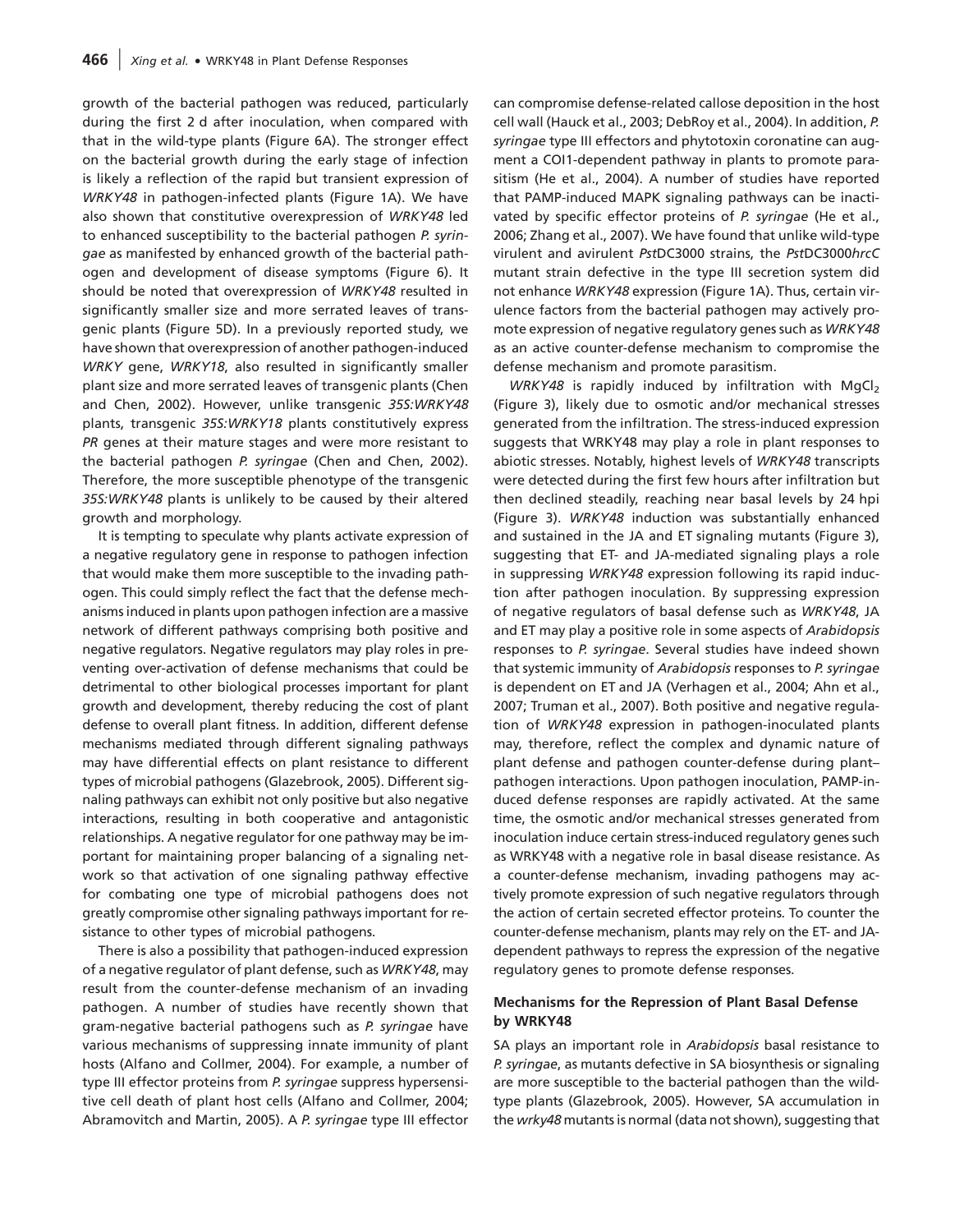the stress- and pathogen-induced WRKY transcription factor does not play an important role in SA biosynthesis. On the other hand, SA-regulated PR gene expression was altered in both the transgenic overexpression lines and the T-DNA insertion mutants for WRKY48 (Figure 7). Expression of the defenserelated PR1 gene was reduced significantly in the leaves of transgenic overexpression plants after infection by a virulent strain of P. syringae (Figure 7). Furthermore, unlike in the wild-type plants, where infection of lower leaves by an avirulent strain of P. syringae led to induction of PR genes in upper uninoculated leaves, this SAR-associated PR gene expression was almost completely abolished in the transgenic 35S:WRKY48 plants (Figure 7B). By contrast, expression of PR genes during pathogen-induced SAR was enhanced in the wrky48 mutant plants when compared with that in wild-type plants (Figure 7B). These results strongly suggest that WRKY48 is a negative regulator of pathogen-induced PR gene expression.

Several previous studies have indeed suggested that WRKY proteins may play negative roles in the regulation of plant defense genes. For example, the Arabidopsis PR1 gene, a reliable marker for SA-mediated defense responses, contains a W-box sequence in its promoter (Lebel et al., 1998). Mutation of the W-box resulted in enhanced promoter activity when assayed with a reporter gene, suggesting that the W-box sequence acts as a negative cis-acting element in the expression of the defense-related gene (Lebel et al., 1998). Likewise, we have shown that a cluster of three W-box sequences in the promoter of the Arabidopsis WRKY18 gene reduced its promoter activity (Chen and Chen, 2002). Using chromatin immuno-precipitation, it has been shown in cultured parsley cells that the promoter sites of elicitor-induced genes such as PcWRKY1 are constitutively occupied by certain WRKY proteins but displaced by other WRKY proteins in a stimulus-dependent manner (Turck et al., 2004). It appears that different WRKY proteins act in a mutually competing manner with dynamic displacement upon pathogen infection or elicitor treatment. We have recently reported that WRKY7 from Arabidopsis, like WRKY48, is a negative regulator of plant defense gene expression and basal resistance to P. syringae based on the phenotypes of both loss-of-function mutants and overexpression lines (Kim et al., 2006). Arabidopsis WRKY7 is a transcriptional repressor in plant cells and, therefore, may function as a negative regulator of plant basal defense by directly repressing expression of plant defense genes (Kim et al., 2006).

Although it suppresses disease resistance and defense gene expression (Figures 6 and 7), WRKY48 acts as a transcriptional activator in plant cells (Figure 3). Thus, WRKY48 does not appear to repress defense genes directly. Instead, WRKY48 may first activate certain unknown negative regulators that, in turn, repress defense genes. Further characterization of in-vivo binding sites and identification of downstream target genes of WRKY48 will provide valuable insights into how the pathogen-induced transcription factor negatively regulates plant PR gene expression and compromise disease resistance to the bacterial pathogen.

# METHODS

#### **Materials**

 $[\alpha^{-32}P]$ dATP (>3000 Ci mmol<sup>-1</sup>) was obtained from New England Nuclear; other common chemicals were purchased from Sigma. Arabidopsis plants were grown in a growth chamber at 22°C and 150  $\mu$ Em<sup>-2</sup>s<sup>-1</sup> light on a photoperiod of 12 h light and 12 h dark. SA was dissolved in water as 100 mM stock solutions and adjusted to pH 6.5 with KOH. SA, MeJA, and ACC treatments were performed by spraying the plants with solutions at indicated concentrations.

#### Recombinant Protein and DNA-Binding

Preparation of recombinant WRKY48 proteins and DNA-binding assays were performed as previously described (Yu et al., 2001).

#### Subcellular Localization

Onion epidermal cell layers were peeled and placed inside up on the MS plates. Plasmid DNAs of appropriate fusion genes  $(0.5 \mu q)$  were introduced to the onion cells using a pneumatic particle gun (PDS 1000, Du Pont). The condition of bombardment was a vacuum of 28 inch Hg, helium pressure of 1100 or 1300 psi, and 6 cm of target distance using 1.1  $\mu$ m of tungsten microcarriers. After bombardment, tissues were incubated on the MS plates for 24 h at 22 $\degree$ C. Samples were observed directly or transferred to glass slides.

#### Pathogen Infection

Pathogen inoculations were performed by infiltration of leaves of at least six plants for each treatment with the P. syringae pv. tomato DC3000 strain (OD $_{600}$  = 0.001 in 10 mM MgCl<sub>2</sub>). Inoculated leaves were harvested at indicated dpi and homogenized in 10 mM MgCl<sub>2</sub>. Diluted leaf extracts were plated on King's B medium supplemented with rifampicin (100  $\mu$ g ml<sup>-1</sup>) and kanamycin (25  $\mu$ g ml $^{-1}$ ) and incubated at 25°C for 2 d before counting the colony-forming units.

#### Northern Blot Analysis

For Northern blot analysis of plant gene expression, total RNA was isolated from treated leaves using the TRIZOL reagent (BRL Life Technologies, Rockville, MD). The RNA was separated on agarose (1.2%)-formaldehyde gels and blotted onto nylon membranes. Hybridization was performed with randomprimed 32P-labeled DNA probes in PerfectHyb plus hybridization buffer (Sigma) overnight at  $68^{\circ}$ C. The membranes were washed at 68°C once in 2 SSC and 0.1% SDS for 5 min, twice in 0.5 SSC and 0.1% SDS for 20 min and once in 0.1 SSC and 0.1% SDS for 20 min. DNA probes for WRKY48 were isolated from its full-length cDNA clone. DNA probes for PR genes were prepared from PCR-amplified DNA fragments using the following gene-specific primers: PR1: 5'-TTCTTCCCTCGAAAGCT-CAA-3'/5'-CGTTCACATAATTCCCACGA-3'; PR2: 5'-TGGTGTCAGA-TTCCGGTACA-3'/5'-TCGGTGATCCATTCTTCACA-3'; PR5: 5'-GCG-ATGGAGGATTTGAATTG-3'/5'-GCGTAGCTATAGGCGTCAGG-3'.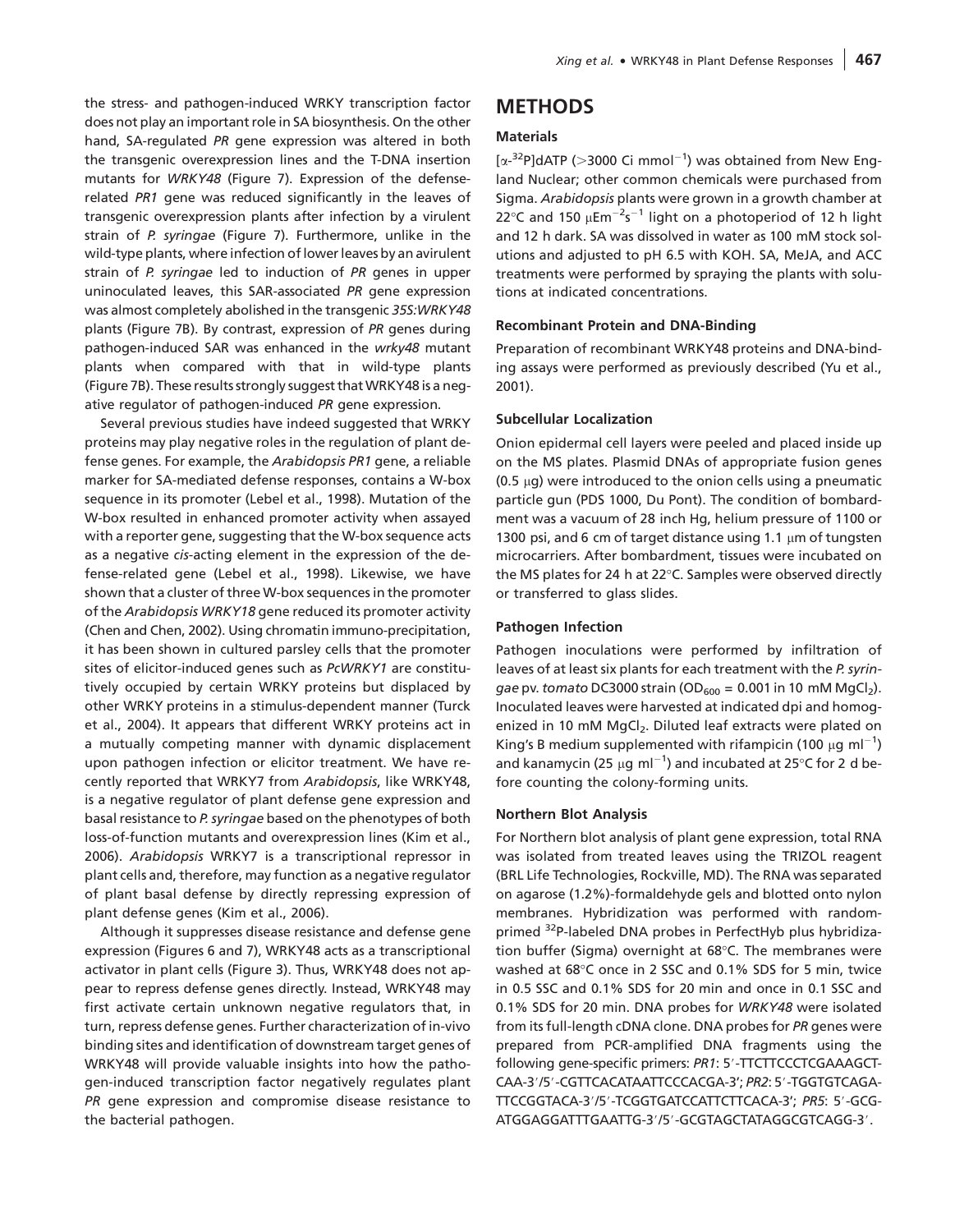#### Assays of Transcriptional Regulatory Activity of WRKY48

Transgenic Arabidopsis plants containing a GUS reporter gene driven by a synthetic promoter consisting of the –100 minimal CaMV 35S promoter and eight copies of the LexA operator sequence were previously described (Kim et al., 2006). To generate effector genes, the DNA fragment for the LexA DBD was digested from the plasmid pEG202 (Clontech) using HindIII and EcoRI and cloned into the same sites in pBluescript. The full-length WRKY48 cDNA fragment was subsequently subcloned behind the LexA DBD to generate translational fusion. The LexA DBD-WRKY48 fusion gene was cloned into the Xhol and SpeI site of pTA2002 behind the steroid-inducible promoter (Aoyama and Chua, 1997). As controls, the unfused LexADBD and WRKY48 genes were also cloned into the same sites of PTA7002. These effector constructs were directly transformed into the transgenic GUS reporter plants and double transformants were identified through screening for antibiotic (hygromycin) resistance. Determination of activation or repression of GUS reporter gene expression by the effector proteins was performed as previously described (Kim et al., 2006).

#### Identification of the wrky48 T-DNA Insertion Mutants

The wrky48-1 (Salk\_066438) and wrky48-2 (Sail\_1267\_D04) each contain a T-DNA insertion in the first exon the WRKY48 gene. Confirmation of the T-DNA insertions was done by performing PCR using a combination of a gene-specific primer and a T-DNA border primer. The nature and location of the T-DNA insertions were confirmed by sequencing the PCR products. Homozygous wrky48 mutant plants were identified by PCR using a pair of primers corresponding to sequences flanking the T-DNA insertion sites (pW48F: 5'-CCCTTTTGCTCTTGT-TGTTGA-3' and pW48R: 5'-TCAGATCATCATCCGTTGGA-3'). To remove additional T-DNA loci or mutations from the mutants, backcrosses to wild-type plants were performed and plants homozygous for the T-DNA insertion were again identified.

#### Construction of Transgenic Overexpression Lines

To generate the 35S:WRKY48 construct, the cDNA fragment that contained the full coding sequence and 3' untranslated region of WRKY48 was excised with KpnI and SalI from a cloning plasmid and subcloned into the same restriction sites of the Agrobacterium transformation vector pOCA30 (Chen and Chen, 2002) in the sense orientation behind the CaMV 35S promoter. Arabidopsis transformation was performed by the floral dip procedure (Clough and Bent, 1998). The seeds were collected from the infiltrated plants and selected in MS medium containing 50  $\mu$ g ml<sup>-1</sup> kanamycin. Kanamycin-resistant plants were transferred to soil 9 d later and grown in a growth chamber.

#### Accession Numbers

The Arabidopsis Genome Initiative identifiers for the genes described in this article are as follows: WRKY48 (At5g49520), PR1(At2g14610), PR2 (At3g57260) and PR5 (At1g75040).

## **FUNDING**

This work was supported in part by the US National Science Foundation grant MCB-0209819. This is journal paper 2007–18186 of the Purdue University Agricultural Research Program.

## ACKNOWLEDGMENTS

We would like to thank RIKEN Bioresource Center for the fulllength cDNA clone for WRKY48 and the Arabidopsis Resource Center at the Ohio State University and Syngenta Biotechnology, Inc. for the wrky48 T-DNA insertion mutants. We would also like to thank Drs Shengyang He (Michigan State University, East Lansing, Michigan) and Xiaoyan Tang (Kansas State University, Manhattan, MA) for the PstDC3000hrcC mutant and Dr Walter Gassmann (University of Missouri, Columbia, MO) for other P. syringae strains. No conflict of interest declared.

## **REFERENCES**

- Abramovitch, R.B., and Martin, G.B. (2005). AvrPtoB: a bacterial type III effector that both elicits and suppresses programmed cell death associated with plant immunity. FEMS Microbiol. Lett. 245, 1–8.
- AbuQamar, S., Chen, X., Dhawan, R., Bluhm, B., Salmeron, J., Lam, S., Dietrich, R.A., and Mengiste, T. (2006). Expression profiling and mutant analysis reveals complex regulatory networks involved in Arabidopsis response to Botrytis infection. Plant J. 48, 28–44.
- Ahn, I.P., Lee, S.W., and Suh, S.C. (2007). Rhizobacteria-induced priming in Arabidopsis is dependent on ethylene, jasmonic acid, and NPR1. Mol. Plant Microbe Interact. 20, 759–768.
- Alfano, J.R., and Collmer, A. (2004). Type III secretion system effector proteins: double agents in bacterial disease and plant defense. Annu. Rev. Phytopathol. 42, 385–414.
- Alonso, J.M., Hirayama, T., Roman, G., Nourizadeh, S., and Ecker, J.R. (1999). EIN2, a bifunctional transducer of ethylene and stress responses in Arabidopsis. Science. 284, 2148–2152.
- Aoyama, T., and Chua, N.-H. (1997). A glucocorticoid-mediated transcriptional induction system in transgenic plants. Plant J. 11, 605–612.
- Asai, T., Tena, G., Plotnikova, J., Willmann, M.R., Chiu, W.L., Gomez-Gomez, L., Boller, T., Ausubel, F.M., and Sheen, J. (2002). MAP kinase signalling cascade in Arabidopsis innate immunity. Nature. 415, 977–983.
- Cao, H., Glazebrook, J., Clarke, J.D., Volko, S., and Dong, X. (1997). The Arabidopsis NPR1 gene that controls systemic acquired resistance encodes a novel protein containing ankyrin repeats. Cell. 88, 57–63.
- Chen, C., and Chen, Z. (2000). Isolation and characterization of two pathogen- and salicylic acid- induced genes encoding WRKY DNA-binding proteins from tobacco. Plant Mol. Biol. 42, 387–396.
- Chen, C., and Chen, Z. (2002). Potentiation of developmentally regulated plant defense response by AtWRKY18, a pathogeninduced Arabidopsis transcription factor. Plant Physiol. 129, 706–716.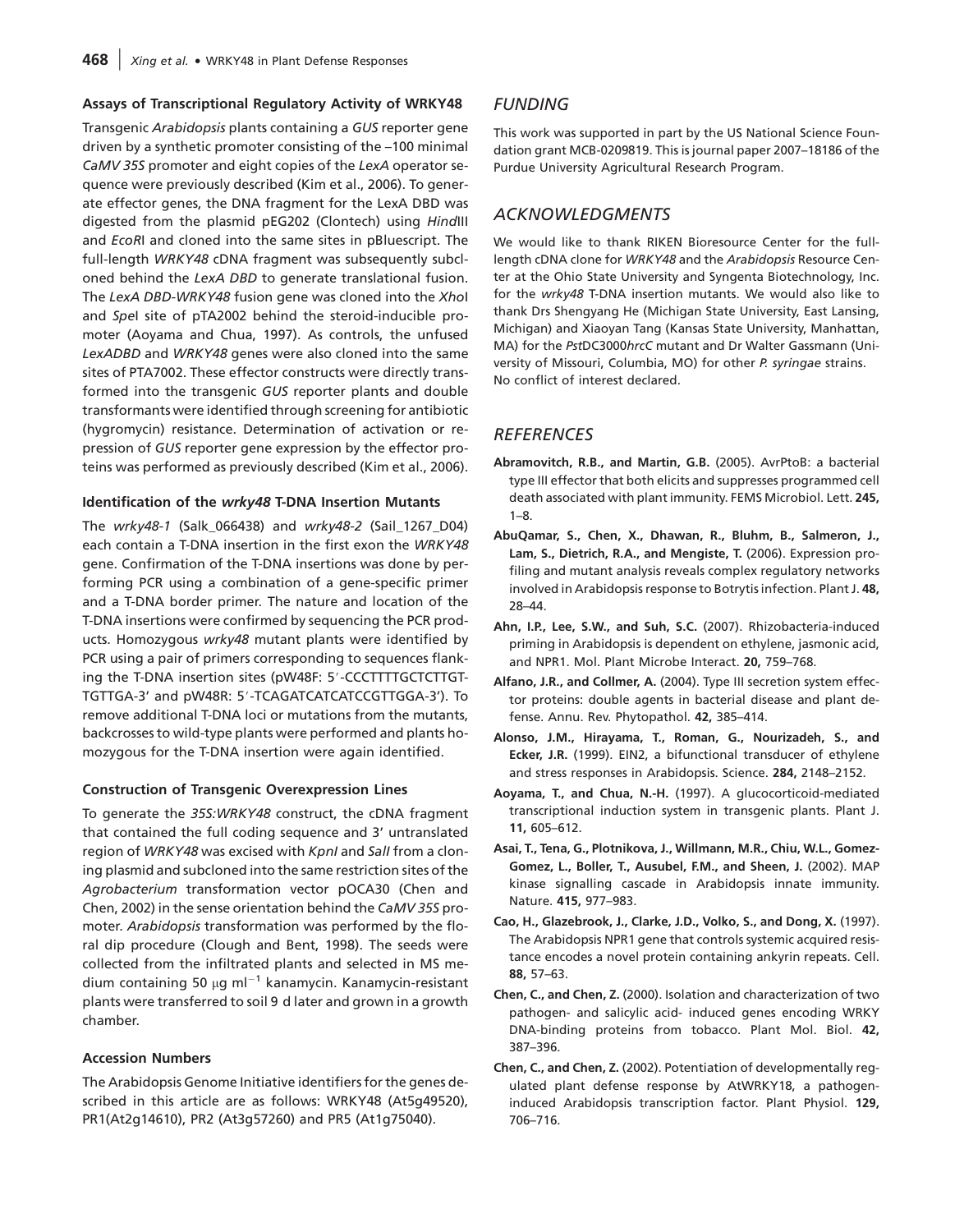- Clough, S.J., and Bent, A.F. (1998). Floral dip: a simplified method for Agrobacterium-mediated transformation of Arabidopsis thaliana. Plant J. 16, 735–743.
- DebRoy, S., Thilmony, R., Kwack, Y.B., Nomura, K., and He, S.Y. (2004). A family of conserved bacterial effectors inhibits salicylic acid-mediated basal immunity and promotes disease necrosis in plants. Proc. Natl Acad. Sci. U S A. 101, 9927–9932.
- Dellagi, A., Helibronn, J., Avrova, A.O., Montesano, M., Palva, E.T., Stewart, H.E., Toth, I.K., Cooke, D.E., Lyon, G.D., and Birch, P.R. (2000). A potato gene encoding a WRKY-like transcription factor is induced in interactions with Erwinia carotovora subsp. atroseptica and Phytophthora infestans and is coregulated with class I endochitinase expression [In Process Citation]. Mol. Plant Microbe Interact. 13, 1092–1101.
- Deng, W.L., and Huang, H.C. (1999). Cellular locations of Pseudomonas syringae pv. syringae HrcC and HrcJ proteins, required for harpin secretion via the type III pathway. J. Bacteriol. 181, 2298–2301.
- Deng, W.L., Preston, G., Collmer, A., Chang, C.J., and Huang, H.C. (1998). Characterization of the hrpC and hrpRS operons of Pseudomonas syringae pathovars syringae, tomato, and glycinea and analysis of the ability of hrpF, hrpG, hrcC, hrpT, and hrpV mutants to elicit the hypersensitive response and disease in plants. J. Bacteriol. 180, 4523–4531.
- Dong, J., Chen, C., and Chen, Z. (2003). Expression profile of the Arabidopsis WRKY gene superfamily during plant defense response. Plant Mol. Biol. 51, 21–37.
- Eckey, C., Korell, M., Leib, K., Biedenkopf, D., Jansen, C., Langen, G., and Kogel, K.H. (2004). Identification of powdery mildewinduced barley genes by cDNA-AFLP: functional assessment of an early expressed MAP kinase. Plant Mol. Biol. 55, 1–15.
- Escher, D., Bodmer-Glavas, M., Barberis, A., and Schaffner, W. (2000). Conservation of glutamine-rich transactivation function between yeast and humans. Mol. Cell Biol. 20, 2774–2782.
- Eulgem, T., and Somssich, I.E. (2007). Networks of WRKY transcription factors in defense signaling. Curr. Opin. Plant Biol. 10, 366–371.
- Eulgem, T., Rushton, P.J., Robatzek, S., and Somssich, I.E. (2000). The WRKY superfamily of plant transcription factors. Trends Plant Sci. 5, 199–206.
- Eulgem, T., Rushton, P.J., Schmelzer, E., Hahlbrock, K., and Somssich, I.E. (1999). Early nuclear events in plant defence signalling: rapid gene activation by WRKY transcription factors [In Process Citation]. Embo J. 18, 4689–4699.
- Glazebrook, J. (2005). Contrasting mechanisms of defense against biotrophic and necrotrophic pathogens. Annu. Rev. Phytopathol. 43, 205–227.
- Hara, K., Yagi, M., Kusano, T., and Sano, H. (2000). Rapid systemic accumulation of transcripts encoding a tobacco WRKY transcription factor upon wounding. Mol. Gen. Genet. 263, 30–37.
- Hauck, P., Thilmony, R., and He, S.Y. (2003). A Pseudomonas syringae type III effector suppresses cell wall-based extracellular defense in susceptible Arabidopsis plants. Proc. Natl Acad. Sci. U S A. 100, 8577–8582.
- He, P., Chintamanani, S., Chen, Z., Zhu, L., Kunkel, B.N., Alfano, J.R., Tang, X., and Zhou, J.M. (2004). Activation of a COI1-dependent pathway in Arabidopsis by Pseudomonas syringae type III effectors and coronatine. Plant J. 37, 589–602.
- He, P., Shan, L., Lin, N.C., Martin, G.B., Kemmerling, B., Nurnberger, T., and Sheen, J. (2006). Specific bacterial suppressors of MAMP signaling upstream of MAPKKK in Arabidopsis innate immunity. Cell. 125, 563–575.
- Jones, J.D., and Dangl, J.L. (2006). The plant immune system. Nature. 444, 323–329.
- Journot-Catalino, N., Somssich, I.E., Roby, D., and Kroj, T. (2006). The transcription factors WRKY11 and WRKY17 act as negative regulators of basal resistance in Arabidopsis thaliana. Plant Cell. 18, 3289–3302.
- Kalde, M., Barth, M., Somssich, I.E., and Lippok, B. (2003). Members of the Arabidopsis WRKY group III transcription factors are part of different plant defense signaling pathways. Mol. Plant Microbe Interact. 16, 295–305.
- Kim, C.Y., and Zhang, S. (2004). Activation of a mitogen-activated protein kinase cascade induces WRKY family of transcription factors and defense genes in tobacco. Plant J. 38, 142–151.
- Kim, K.C., Fan, B., and Chen, Z. (2006). Pathogen-induced Arabidopsis WRKY7 is a transcriptional repressor and enhances plant susceptibility to Pseudomonas syringae. Plant Physiol. 142, 1180–1192.
- Knoth, C., Ringler, J., Dangl, J.L., and Eulgem, T. (2007). Arabidopsis WRKY70 is required for full RPP4-mediated disease resistance and basal defense against Hyaloperonospora parasitica. Mol. Plant Microbe Interact. 20, 120–128.
- Lebel, E., Heifetz, P., Thorne, L., Uknes, S., Ryals, J., and Ward, E. (1998). Functional analysis of regulatory sequences controlling PR-1 gene expression in Arabidopsis. Plant J. 16, 223–233.
- Li, J., Brader, G., and Palva, E.T. (2004). The WRKY70 transcription factor: a node of convergence for jasmonate-mediated and salicylate-mediated signals in plant defense. Plant Cell. 16, 319–331.
- Li, J., Brader, G., Kariola, T., and Palva, E.T. (2006). WRKY70 modulates the selection of signaling pathways in plant defense. Plant J. 46, 477–491.
- Liu, Y., Schiff, M., and Dinesh-Kumar, S.P. (2004). Involvement of MEK1 MAPKK, NTF6 MAPK, WRKY/MYB transcription factors, COI1 and CTR1 in N-mediated resistance to tobacco mosaic virus. Plant J. 38, 800–809.
- Maleck, K., Levine, A., Eulgem, T., Morgan, A., Schmid, J., Lawton, K.A., Dangl, J.L., and Dietrich, R.A. (2000). The transcriptome of Arabidopsis thaliana during systemic acquired resistance. Nat. Genet. 26, 403–410.
- Noutoshi, Y., Ito, T., Seki, M., Nakashita, H., Yoshida, S., Marco, Y., Shirasu, K., and Shinozaki, K. (2005). A single amino acid insertion in the WRKY domain of the Arabidopsis TIR-NBS-LRR-WRKYtype disease resistance protein SLH1 (sensitive to low humidity 1) causes activation of defense responses and hypersensitive cell death. Plant J. 43, 873–888.
- Park, C.Y., et al. (2005). WRKY group IId transcription factors interact with calmodulin. FEBS Lett. 579, 1545–1550.
- Rocher, A., Dumas, C., and Cock, J.M. (2005). A W-box is required for full expression of the SA-responsive gene SFR2. Gene. 344, 181–192.
- Rushton, P.J., Torres, J.T., Parniske, M., Wernert, P., Hahlbrock, K., and Somssich, I.E. (1996). Interaction of elicitor-induced DNAbinding proteins with elicitor response elements in the promoters of parsley PR1 genes. Embo J. 15, 5690–5700.